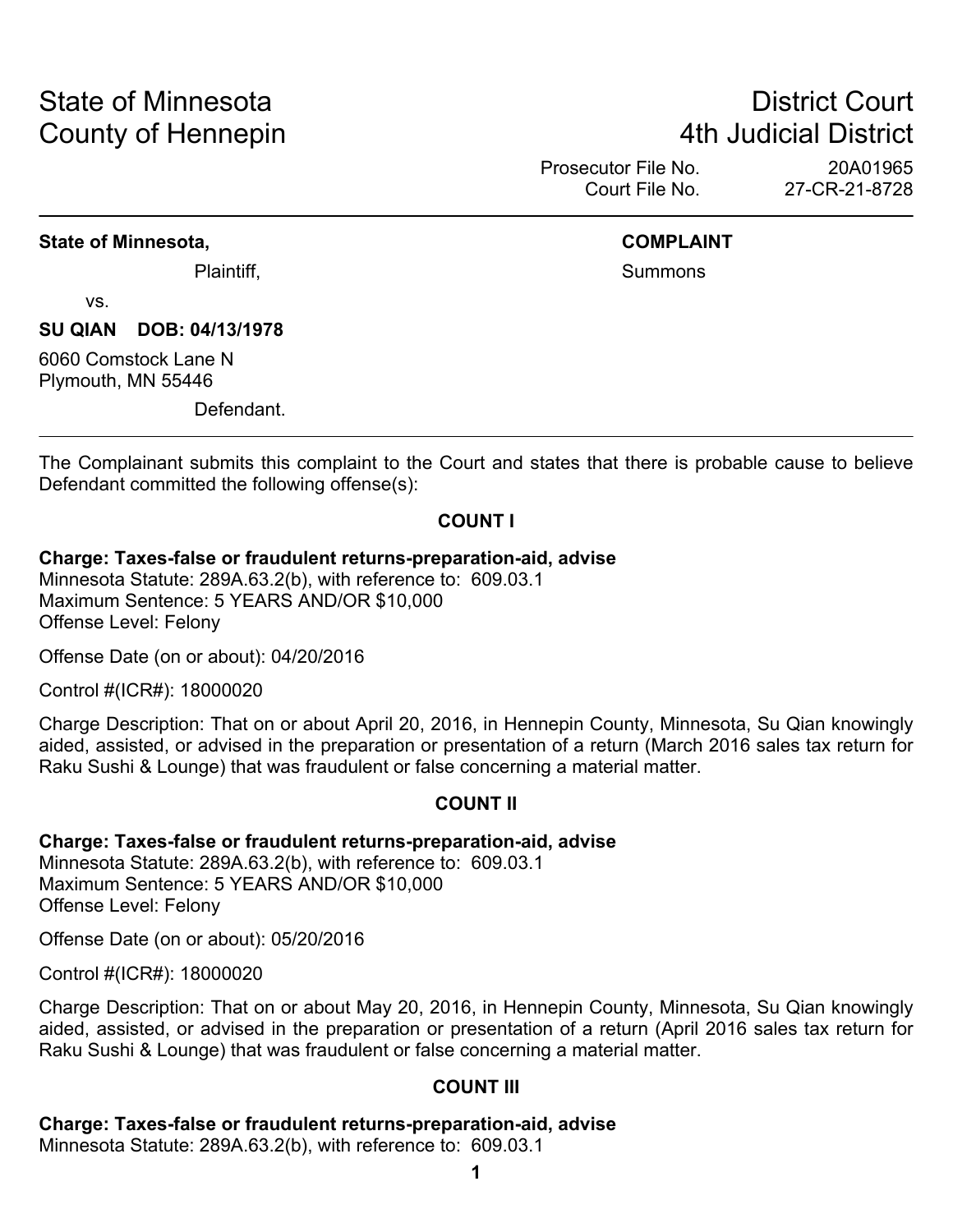Maximum Sentence: 5 YEARS AND/OR \$10,000 Offense Level: Felony

Offense Date (on or about): 06/20/2016

Control #(ICR#): 18000020

Charge Description: That on or about June 20, 2016, in Hennepin County, Minnesota, Su Qian knowingly aided, assisted, or advised in the preparation or presentation of a return (May 2016 sales tax return for Raku Sushi & Lounge) that was fraudulent or false concerning a material matter.

#### **COUNT IV**

**Charge: Taxes-false or fraudulent returns-preparation-aid, advise**

Minnesota Statute: 289A.63.2(b), with reference to: 609.03.1 Maximum Sentence: 5 YEARS AND/OR \$10,000 Offense Level: Felony

Offense Date (on or about): 07/20/2016

Control #(ICR#): 18000020

Charge Description: That on or about July 20, 2016, in Hennepin County, Minnesota, Su Qian knowingly aided, assisted, or advised in the preparation or presentation of a return (June 2016 sales tax return for Raku Sushi & Lounge) that was fraudulent or false concerning a material matter.

#### **COUNT V**

#### **Charge: Taxes-false or fraudulent returns-preparation-aid, advise**

Minnesota Statute: 289A.63.2(b), with reference to: 609.03.1 Maximum Sentence: 5 YEARS AND/OR \$10,000 Offense Level: Felony

Offense Date (on or about): 08/17/2016

Control #(ICR#): 18000020

Charge Description: That on or about August 17, 2016, in Hennepin County, Minnesota, Su Qian knowingly aided, assisted, or advised in the preparation or presentation of a return (July 2016 sales tax return for Raku Sushi & Lounge) that was fraudulent or false concerning a material matter.

#### **COUNT VI**

#### **Charge: Taxes-false or fraudulent returns-preparation-aid, advise**

Minnesota Statute: 289A.63.2(b), with reference to: 609.03.1 Maximum Sentence: 5 YEARS AND/OR \$10,000 Offense Level: Felony

Offense Date (on or about): 09/16/2016

Control #(ICR#): 18000020

Charge Description: That on or about September 16, 2016, in Hennepin County, Minnesota, Su Qian knowingly aided, assisted, or advised in the preparation or presentation of a return (August 2016 sales tax return for Raku Sushi & Lounge) that was fraudulent or false concerning a material matter.

#### **COUNT VII**

#### **Charge: Taxes-false or fraudulent returns-preparation-aid, advise**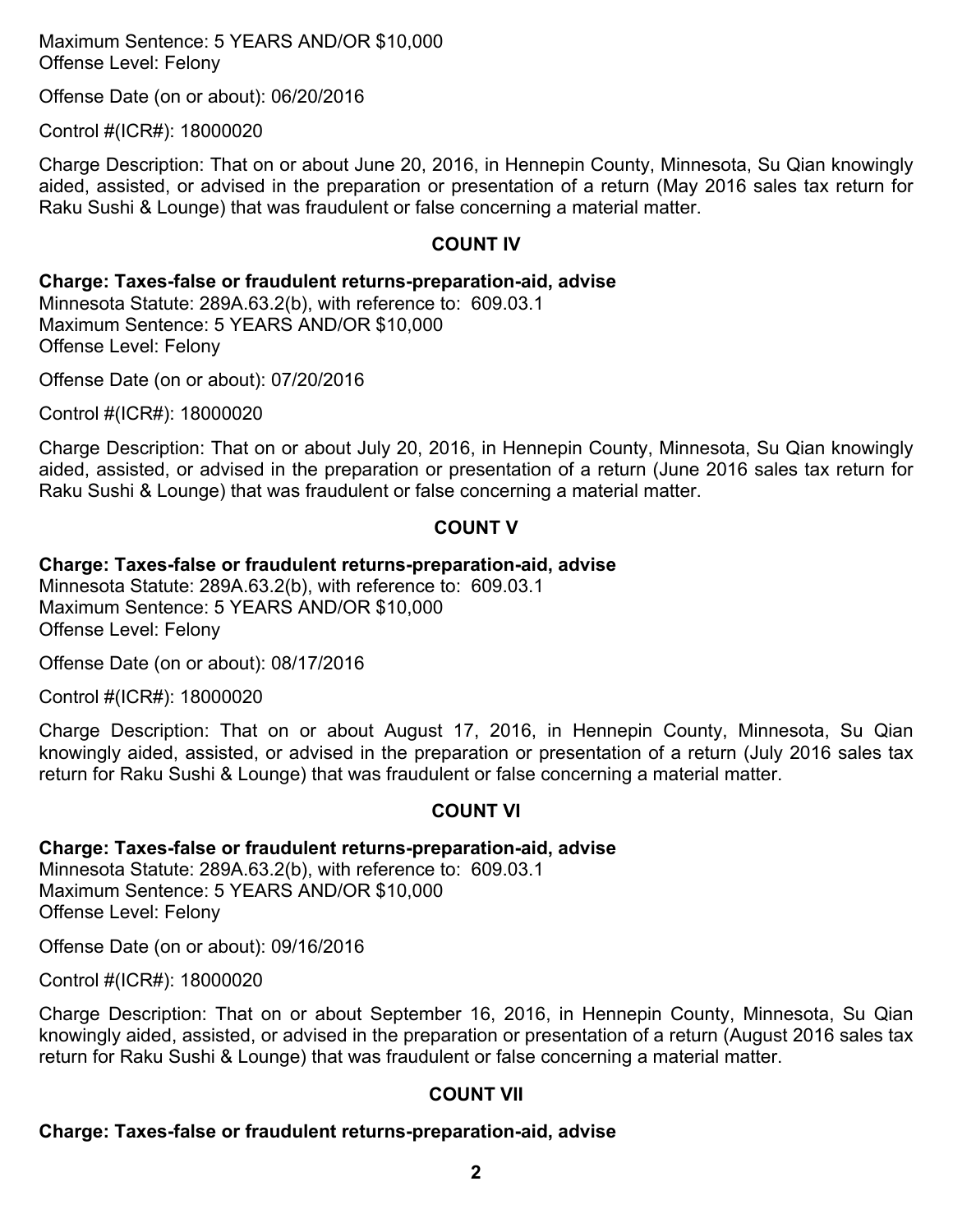Minnesota Statute: 289A.63.2(b), with reference to: 609.03.1 Maximum Sentence: 5 YEARS AND/OR \$10,000 Offense Level: Felony

Offense Date (on or about): 10/17/2016

Control #(ICR#): 18000020

Charge Description: That on or about October 17, 2016, in Hennepin County, Minnesota, Su Qian knowingly aided, assisted, or advised in the preparation or presentation of a return (September 2016 sales tax return for Raku Sushi & Lounge) that was fraudulent or false concerning a material matter.

#### **COUNT VIII**

#### **Charge: Taxes-false or fraudulent returns-preparation-aid, advise**

Minnesota Statute: 289A.63.2(b), with reference to: 609.03.1 Maximum Sentence: 5 YEARS AND/OR \$10,000 Offense Level: Felony

Offense Date (on or about): 11/21/2016

Control #(ICR#): 18000020

Charge Description: That on or about November 21, 2016, in Hennepin County, Minnesota, Su Qian knowingly aided, assisted, or advised in the preparation or presentation of a return (October 2016 sales tax return for Raku Sushi & Lounge) that was fraudulent or false concerning a material matter.

#### **COUNT IX**

#### **Charge: Taxes-false or fraudulent returns-preparation-aid, advise**

Minnesota Statute: 289A.63.2(b), with reference to: 609.03.1 Maximum Sentence: 5 YEARS AND/OR \$10,000 Offense Level: Felony

Offense Date (on or about): 12/19/2016

Control #(ICR#): 18000020

Charge Description: That on or about December 19, 2016, in Hennepin County, Minnesota, Su Qian knowingly aided, assisted, or advised in the preparation or presentation of a return (November 2016 sales tax return for Raku Sushi & Lounge) that was fraudulent or false concerning a material matter.

#### **COUNT X**

#### **Charge: Taxes-false or fraudulent returns-preparation-aid, advise**

Minnesota Statute: 289A.63.2(b), with reference to: 609.03.1 Maximum Sentence: 5 YEARS AND/OR \$10,000 Offense Level: Felony

Offense Date (on or about): 01/20/2017

Control #(ICR#): 18000020

Charge Description: That on or about January 20, 2017, in Hennepin County, Minnesota, Su Qian knowingly aided, assisted, or advised in the preparation or presentation of a return (December 2016 sales tax return for Raku Sushi & Lounge) that was fraudulent or false concerning a material matter.

#### **COUNT XI**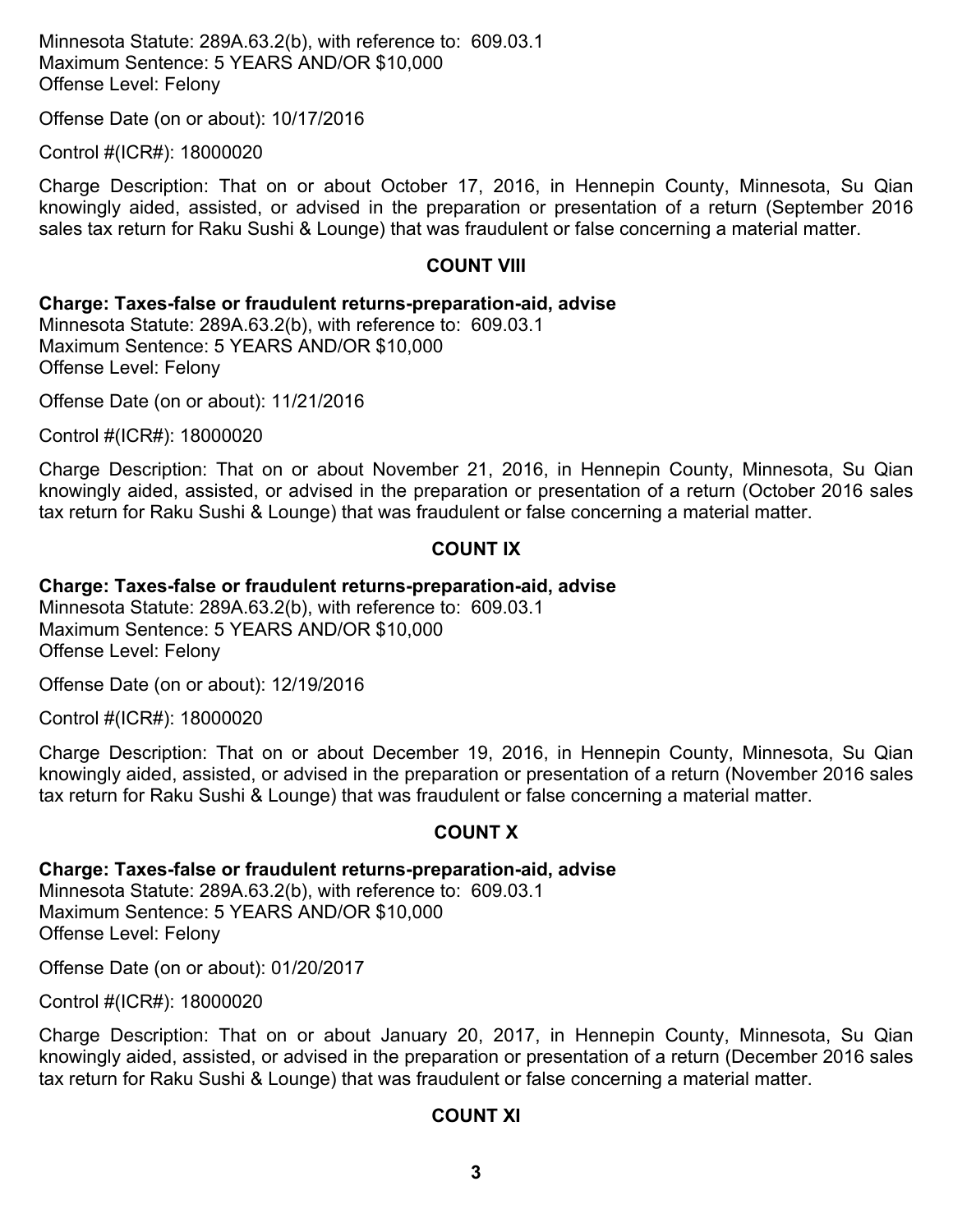#### **Charge: Taxes-false or fraudulent returns-preparation-aid, advise**

Minnesota Statute: 289A.63.2(b), with reference to: 609.03.1 Maximum Sentence: 5 YEARS AND/OR \$10,000 Offense Level: Felony

Offense Date (on or about): 03/20/2017

Control #(ICR#): 18000020

Charge Description: That on or about March 20, 2017, in Hennepin County, Minnesota, Su Qian knowingly aided, assisted, or advised in the preparation or presentation of a return (February 2017 sales tax return for Raku Sushi & Lounge) that was fraudulent or false concerning a material matter.

#### **COUNT XII**

#### **Charge: Taxes-false or fraudulent returns-preparation-aid, advise**

Minnesota Statute: 289A.63.2(b), with reference to: 609.03.1 Maximum Sentence: 5 YEARS AND/OR \$10,000 Offense Level: Felony

Offense Date (on or about): 04/17/2017

Control #(ICR#): 18000020

Charge Description: That on or about April 17, 2017, in Hennepin County, Minnesota, Su Qian knowingly aided, assisted, or advised in the preparation or presentation of a return (March 2017 sales tax return for Raku Sushi & Lounge) that was fraudulent or false concerning a material matter.

#### **COUNT XIII**

#### **Charge: Taxes-false or fraudulent returns-preparation-aid, advise**

Minnesota Statute: 289A.63.2(b), with reference to: 609.03.1 Maximum Sentence: 5 YEARS AND/OR \$10,000 Offense Level: Felony

Offense Date (on or about): 05/19/2017

Control #(ICR#): 18000020

Charge Description: That on or about May 19, 2017, in Hennepin County, Minnesota, Su Qian knowingly aided, assisted, or advised in the preparation or presentation of a return (April 2017 sales tax return for Raku Sushi & Lounge) that was fraudulent or false concerning a material matter.

#### **COUNT XIV**

#### **Charge: Taxes-false or fraudulent returns-preparation-aid, advise**

Minnesota Statute: 289A.63.2(b), with reference to: 609.03.1 Maximum Sentence: 5 YEARS AND/OR \$10,000 Offense Level: Felony

Offense Date (on or about): 06/16/2017

Control #(ICR#): 18000020

Charge Description: That on or about June 16, 2017, in Hennepin County, Minnesota, Su Qian knowingly aided, assisted, or advised in the preparation or presentation of a return (May 2017 sales tax return for Raku Sushi & Lounge) that was fraudulent or false concerning a material matter.

#### **COUNT XV**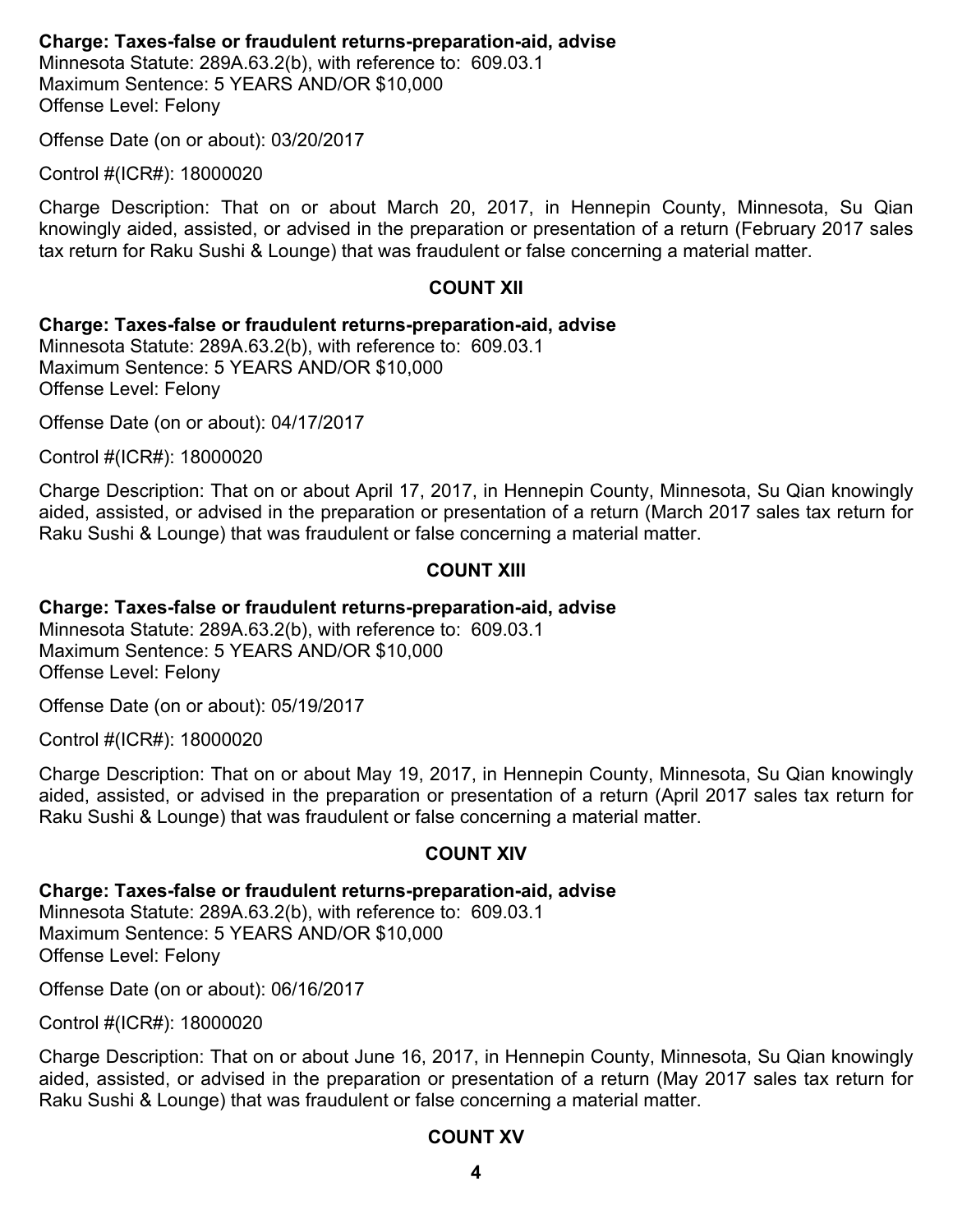#### **Charge: Taxes-false or fraudulent returns-preparation-aid, advise**

Minnesota Statute: 289A.63.2(b), with reference to: 609.03.1 Maximum Sentence: 5 YEARS AND/OR \$10,000 Offense Level: Felony

Offense Date (on or about): 04/26/2018

Control #(ICR#): 18000020

Charge Description: That on or about April 26, 2018, in Hennepin County, Minnesota, Su Qian knowingly aided, assisted, or advised in the preparation or presentation of a return (first quarter 2018 withholding tax return) that was fraudulent or false concerning a material matter.

#### **COUNT XVI**

#### **Charge: Taxes-false or fraudulent returns-preparation-aid, advise**

Minnesota Statute: 289A.63.2(b), with reference to: 609.03.1 Maximum Sentence: 5 YEARS AND/OR \$10,000 Offense Level: Felony

Offense Date (on or about): 07/27/2018

Control #(ICR#): 18000020

Charge Description: That on or about July 27, 2018, in Hennepin County, Minnesota, Su Qian knowingly aided, assisted, or advised in the preparation or presentation of a return (second quarter 2018 withholding tax return) that was fraudulent or false concerning a material matter.

#### **COUNT XVII**

#### **Charge: Taxes - Automated sales suppression devices - Sell, purchases, manufactures, installs, uses**

Minnesota Statute: 289A.63.12(a), with reference to: 289A.63.12(a) Maximum Sentence: 5 YEARS AND/OR \$10,000 Offense Level: Felony

Offense Date (on or about): 08/01/2017

Control #(ICR#): 18000020

Charge Description: On or about August 1, 2017 through July 16, 2018, in Hennepin County, Minnesota, Su Qian sold, purchased, installed, transferred, developed, manufactured, or used an automated sales suppression device, zapper, phantom-ware, or similar device at Raku, Inc. knowing that the device or phantom-ware was capable of being used to commit tax fraud or suppress sales.

#### **COUNT XVIII**

#### **Charge: Taxes - Automated sales suppression devices - Sell, purchases, manufactures, installs, uses**

Minnesota Statute: 289A.63.12(a), with reference to: 289A.63.12(a) Maximum Sentence: 5 YEARS AND/OR \$10,000 Offense Level: Felony

Offense Date (on or about): 08/01/2017

Control #(ICR#): 18000020

Charge Description: On or about August 1, 2017 through July 16, 2018, in Hennepin County, Minnesota, Su Qian sold, purchased, installed, transferred, developed, manufactured, or used an automated sales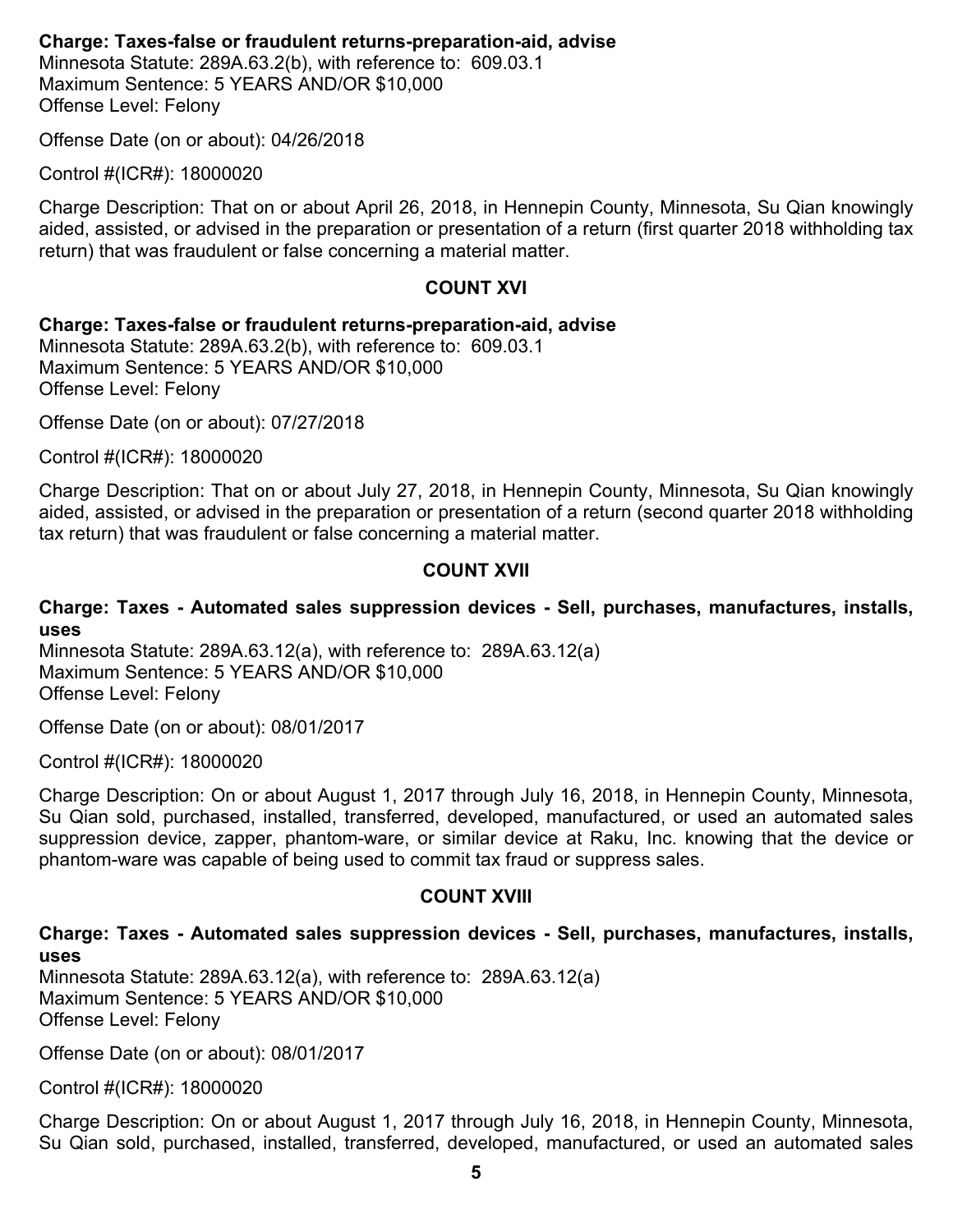suppression device, zapper, phantom-ware, or similar device at Raku Sushi & Lounge, Inc. knowing that the device or phantom-ware was capable of being used to commit tax fraud or suppress sales.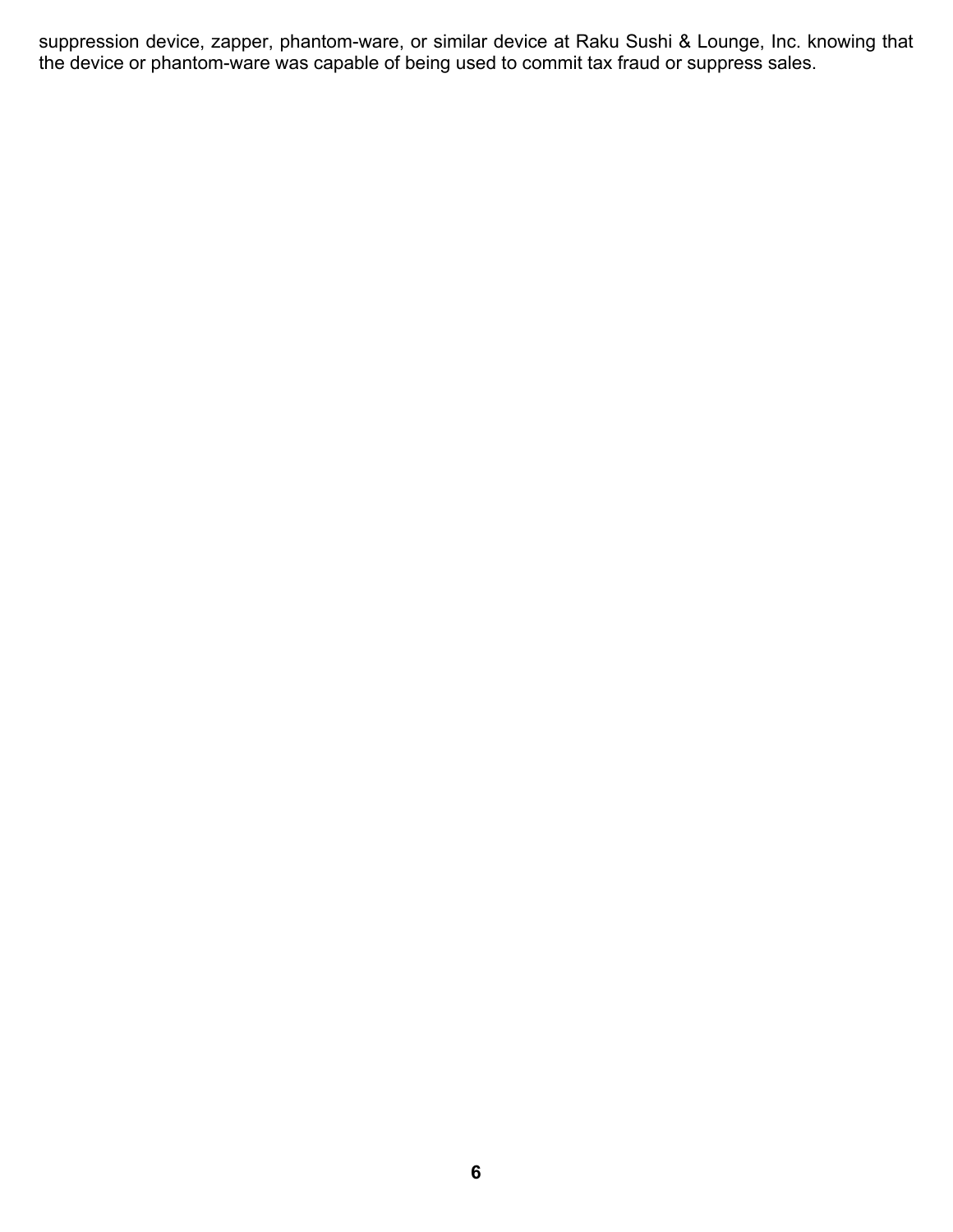### **STATEMENT OF PROBABLE CAUSE**

Your Complainant is a Revenue Special Investigator with the Criminal Investigation Division ("CID" herein) of the Minnesota Department of Revenue ("MDOR" herein), and in that capacity, is familiar with tax procedures and requirements of the State of Minnesota and has access to tax records for both individuals and business entities in the State of Minnesota. Your Complainant believes the following facts establish probable cause:

On March 29, 2018, CID investigators began investigating two restaurants, co-defendant RAKU SUSHI & LOUNGE ("Raku SLP" herein) located in St. Louis Park, Hennepin County, Minnesota and Raku ("Raku EDA" herein) in Edina, Hennepin County, Minnesota, after the Sales and Use Tax Division at MDOR had been auditing Raku SLP and found information supporting sales suppression through use of a sales suppression device (also known as a "zapper") and underreporting of sales and ownership ties to Raku EDA. Defendant SU QIAN, aka "Audrey" (DOB 4/13/1978) and her business partner and co-defendant, XU SHENG WANG (DOB 12/7/1975) aka "Jacky," were identified as the main shareholders and operators of the restaurants. As described in more detail below, the investigation revealed that Qian and Wang had lowered the taxable sales at both restaurants and provided the manipulated sales amounts to their accountant, Ning "Amber" Liu, for both restaurants. Because Liu relied on the fraudulent numbers provided to her by Qian and Wang, the sales tax returns in almost every month from March 2016 through June 2017 materially misrepresented the sales at Raku SLP and Raku EDA.

Evidence that the taxable sales had been lowered included the discovery of daily sales reports for Raku SLP from March 2016 through June 2017. These records were compared to records that had been provided to MDOR auditors by Qian and the records showed different amounts of sales for the same days. Two USBs containing software capable of suppressing sales were also found in Qian's purse. Further, an analysis of the POS systems for the restaurants showed that sales suppression had occurred within the system.

#### Initial Investigation

The investigation began with a thorough look at the business records associated with the restaurants to confirm that Qian and Wang were the owners and operators. According to Secretary of State records, Raku, Inc. (Raku EDA) was filed with the Secretary of State on October 13, 2009 and listed Wang as an incorporator and Qian as the CEO. A review of MDOR's records showed that Wang was listed as a business corporate officer for Raku EDA and that it was required to file monthly sales and use tax returns beginning on January 1, 2010. Investigators discovered that Raku EDA had been filing S-Corp returns from 2010 through 2018. The K-1 documents showed Qian as the 70% owner of the business and Wang as a 30% owner. MDOR records showed that withholding reports were filed quarterly for Raku EDA.

Secretary of State records indicated that Raku Sushi & Lounge's (Raku SLP) incorporation paperwork was filed on April 10, 2012. In the paperwork, Qian was listed as the registered agent and an incorporator, and on the website, Qian was listed as the CEO. MDOR's records showed Qian as a business corporate officer for Raku SLP, and Wang was listed as the e-services Master for the filing account. Records showed that Raku SLP had been filing S-Corp returns for tax periods 2012 through 2018. The K-1 documents showed Qian owned 50% of the company while Wang owned 30% and another individual, B.J.W., was a 20% owner.

Investigators examined numerous records obtained in the course of the investigation including daily sales reports for Raku SLP from January 2016 through part of May 2017 that were provided to auditors in August 2017. Investigators also subpoenaed bank records for the businesses and discovered that Raku SLP and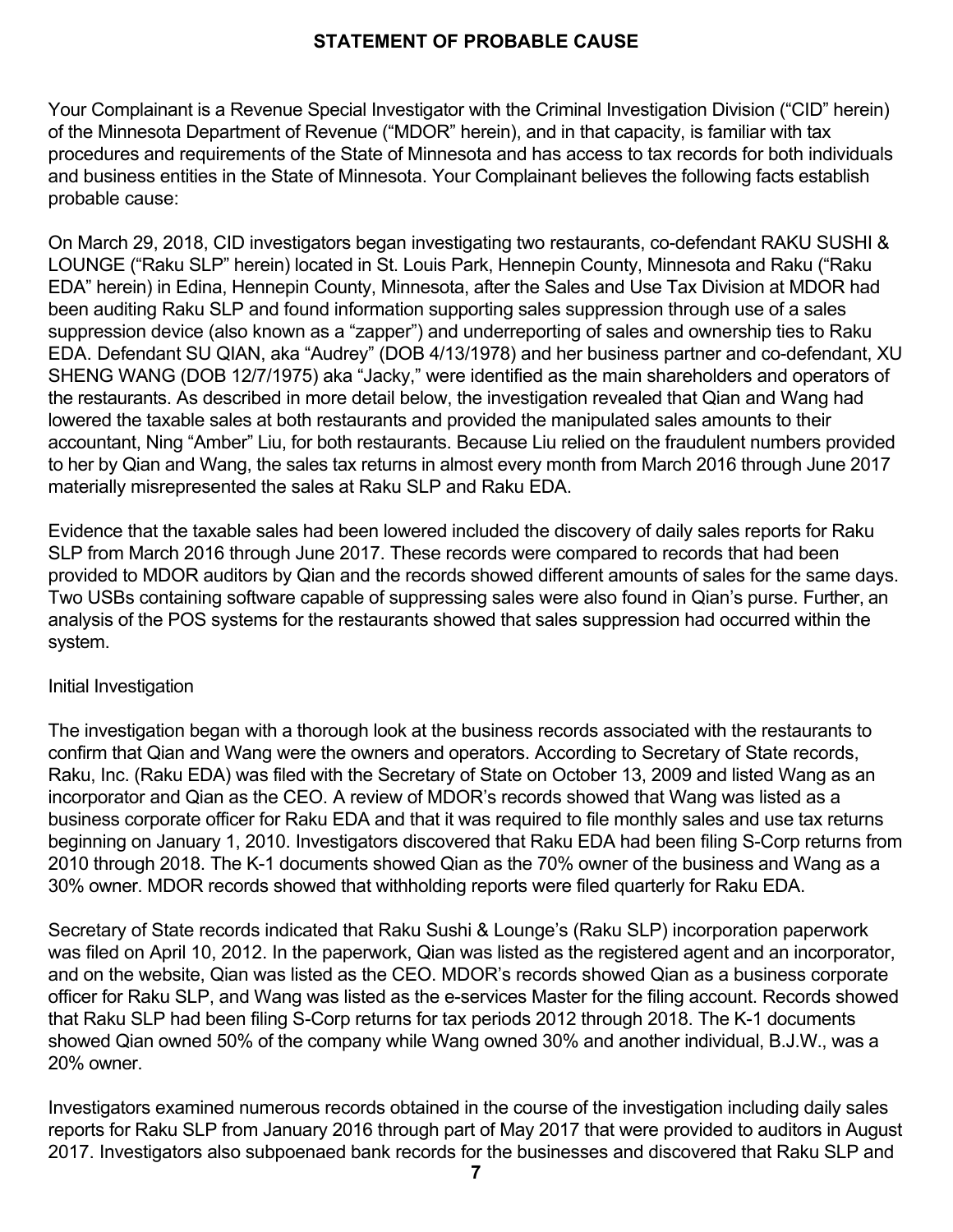Raku EDA had several bank and credit card accounts which authorized either or both Qian and Wang to act on behalf of these entities. Bank records showed no cash deposits into the businesses' respective checking accounts, but there were large unexplained withdrawals (approximately \$566,000 in 2016, approximately \$500,000 in 2017, and approximately \$103,000 in the first three months of 2018) that did not appear to be related to payroll or identified as shareholder income. Qian and Wang completed most of these withdrawals.

Investigators also obtained records from the merchant services used by Raku EDA and Raku SLP. These records (minus 7.725% tax and 15% tip) were compared to the actual reported sales to determine an approximation of cash sales and cash percentages. This showed that the yearly cash percentages for these restaurants appeared to be much lower than the Minnesota audit standards for restaurants concerning cash sales.

#### Search Warrants

On July 17, 2018, six search warrants were executed at the homes of Qian, Wang, and B.J.W., as well as the two restaurants and Ning Liu's office of Liu, Inc. CPA.

In Qian's home, investigators found daily sales reports for Raku EDA and Raku SLP as well as a composition book with Raku SLP daily reports and credit card reports for a number of months. An audit notice for Raku EDA was also found amongst these records. Investigators found a purchase agreement for the software license and hardware for a point of sale system on September 27, 2017 from JHL Tech Inc. to Raku EDA. Investigators also found two USB drives in Qian's purse in her home that contained business and personal information and an executable program called Happy World.exe, a program that can be used to suppress sales. Forensics showed that the Happy World program was created on one of the USBs on November 12, 2012 and created on the other drive on March 25, 2016. The Happy World programs on both USBs were last accessed on May 3, 2018.

At Raku EDA, investigators found daily sales reports for both Raku EDA and Raku SLP and two POS systems were seized. A notebook was found with information about the point of sale system, and on one page, the words "Happy World" were written. This was followed by written instructions to delete and remove selected orders and rearrange order numbers.

A search warrant for Qian's phone was executed and investigators found multiple pieces of evidence including one note titled "Audit" from June 2, 2017 which included comments and questions about when a bank account can be frozen and a specific note that stated "Focus on sales part not sure push on jackyh." Photos on the phone also showed indications of cash amounts paid to employees from January through June 2018.

#### Analysis of Records and Tax Deficiency

Investigators compared the records found in Qian's home and restaurants to the records that had been provided to MDOR during the initial audit. The comparison revealed discrepancies between the two sets of financial records. For example, the sales report for August 13, 2016 that had been provided during the audit of Raku SLP showed 94 orders that totaled \$3,691.03 plus \$292.37 in tax for a sales total of \$3,983.40. Investigators found a different sales report in the basement of Qian's residence for August 13, 2016 that showed the same amount of orders (94), but a larger total of sales and tax on those sales. Specifically, the sales amounted to \$4,033.53 plus \$320.23 in tax for a total of \$4,353.76. The comparison of these reports showed that, between March 2016 and May 2017, the sales reports used to prepare the tax returns for Raku SLP consistently showed lower sales amounts than sales reports found in Qian's home and the restaurants. Using these reports, investigators determined that Qian and Wang had methodically under-reported sales at Raku SLP by the following amounts: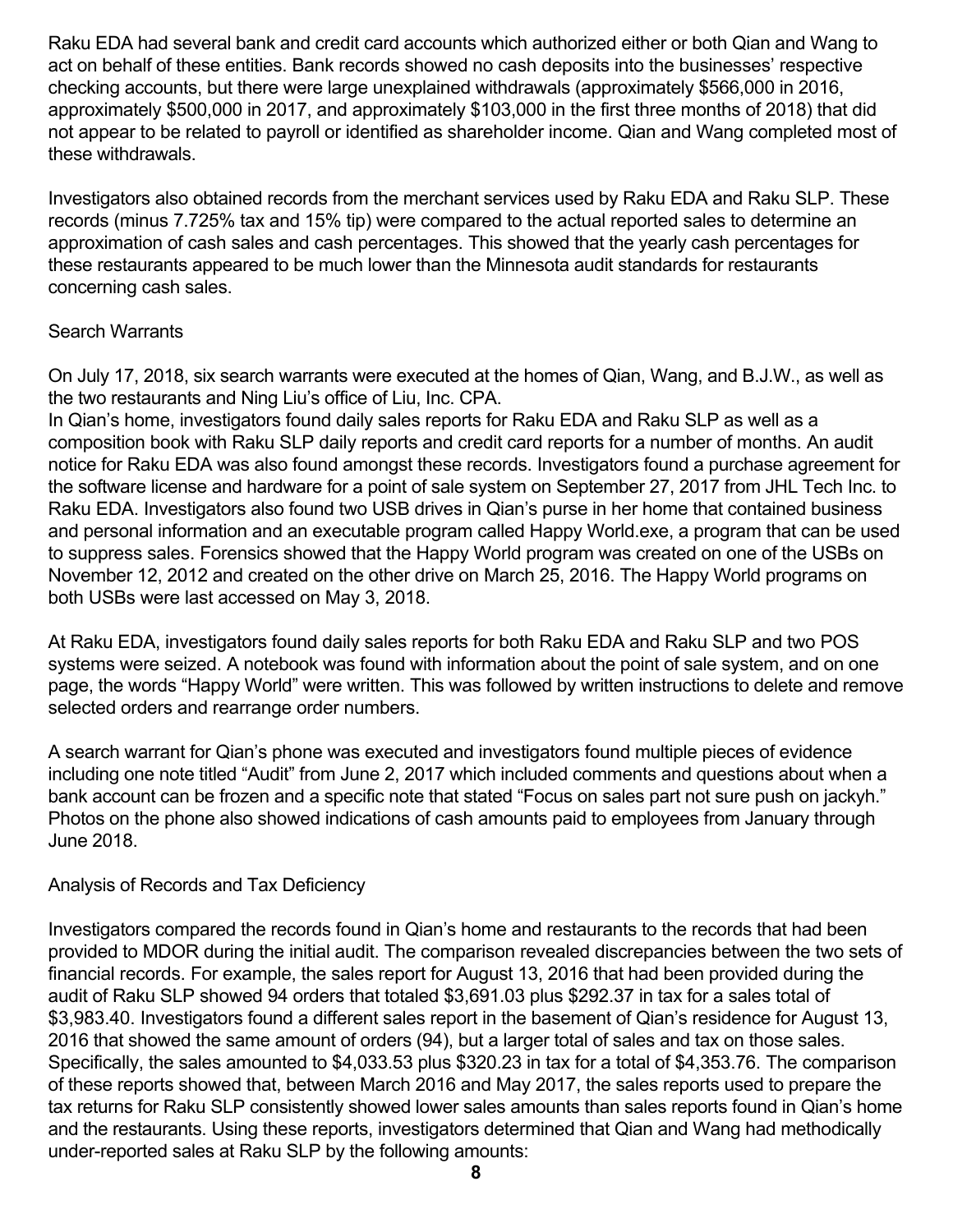March 2016: \$7,478 of under-reported sales April 2016: \$6,340 of under-reported sales May 2016: \$4,429 of under-reported sales June 2016: \$6,514 of under-reported sales July 2016: \$6,023 of under-reported sales August 2016: \$5,358 of under-reported sales September 2016: \$5,005 of under-reported sales October 2016: \$4,889 of under-reported sales November 2016: \$4,926 of under-reported sales December 2016: \$658.26 of under-reported sales February 2017: \$5,329 of under-reported sales March 2017: \$4,538 of under-reported sales April 2017: \$5,905 of under-reported sales May 2017: \$25,527 of under-reported sales

A tax deficiency was calculated based on the under-reported sales for this time period that showed a total of \$11,257.12 in outstanding tax, penalties, and interest was due.

Additionally, the POS systems seized from Raku EDA and Raku SLP were both analyzed for evidence that a sales suppression device had been used. Both databases showed evidence of sales suppression. POS systems can be used to void orders for legitimate purposes such as when an order is placed through a food delivery service like DoorDash. The DoorDash order is received electronically by the restaurant and entered separately into the POS system so the restaurant kitchen knows what to prepare. After this, the orders are voided because they are paid at a later date by the food delivery company. Voiding a ticket cancels the ticket, but the order line item in the POS database would remain. However, through the use of a suppression sales device like Happy World, the user can delete whole line items and orders or reduce all sales by a specified percentage. These types of alterations leave behind traces of evidence such as gaps in the order detail numbers and order times that do not make sense.

Investigators analyzed the Raku EDA POS database for sales information between July 21, 2017 and July 16, 2018. The data obtained and estimates drawn from the data are shown below:

- A. Total Missing Line Items: 76,435
- B. Average Line Item Price of Recorded Sales: \$8.46
- C. Estimated Missing Sales (A x B): \$646,640.10
- D. Estimated Unremitted Sales Tax (C x Sales Tax Rate): \$54,451.33

Investigators also analyzed the Raku SLP POS database for sales information between April 11, 2017 through July 16, 2018. The data obtained and estimates drawn from the data are shown below:

- A. Total Missing Line Items: 288,800
- B. Average Line Item Price of Recorded Sales: \$8.39
- C. Estimated Missing Sales (A x B): \$2,423,032
- D. Estimated Unremitted Sales Tax (C x Sales Tax Rate): \$185,204.07

The deleted line items indicate that a sales suppression device was used on the POS systems at Raku EDA and Raku SLP. The average line item price used in this calculation assumes that deleted sales follow the same pattern as the sales that were recorded in each respective POS database.

**Interviews**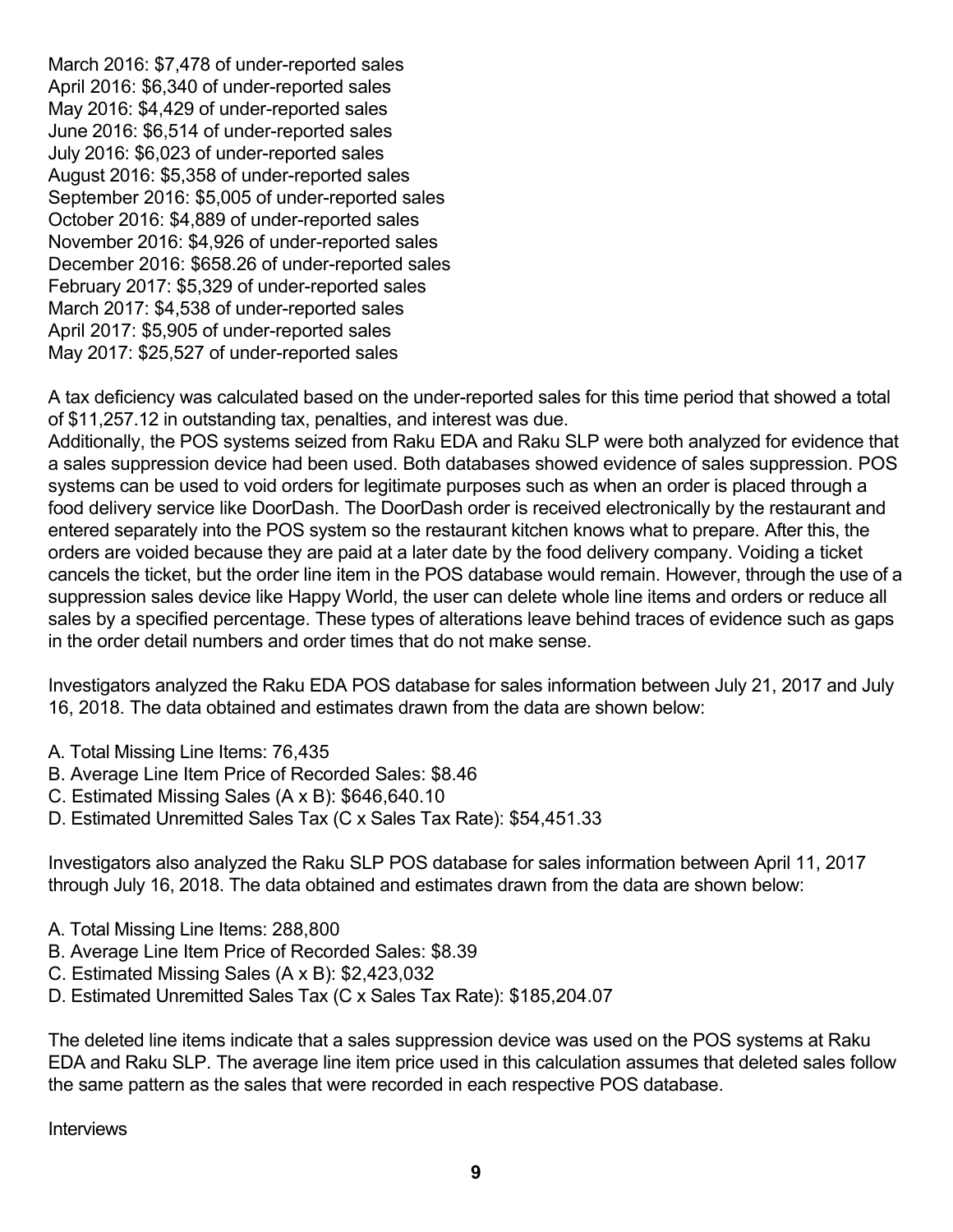Investigators interviewed B.J.W who stated that he is a 20% owner at Raku SLP and his main role at the restaurant is working as a cook. He noted that Qian and Wang were the other owners. He stated that he does not run the POS system, but he has helped Wang run "dailies" previously when Wang is not there. He stated that he does not run monthly reports, but Wang turns over the reports to the accountant, Amber Liu. B.J.W. reported that he receives a W-2 wage for his cooking duties and he also received dividends from the business, but there was no schedule for receiving the dividends.

Several employees at Raku EDA were also interviewed. One stated that he never touches the POS system and that Qian clocks him in and out. He said that Qian was the owner and she opens and closes the POS. The employee identified Wang as "the boss" and stated that Wang shuts down the computers when the restaurant closes. Another employee reported that she does not have a passcode for the POS (she used a square key for access), but some employees did use passcodes. She said that Qian is the main person on the POS system. She said that she sometimes closes the restaurant and runs daily reports and leaves them next to the POS for Qian or Wang. She reported that the reports are then stapled into a notebook. The employee told investigators that "Audrey" (Qian) runs the monthly reports.

Investigators spoke with Hailong ("Jeff") Li who confirmed that he operated a business that sold POS systems and a program named Happy World to various businesses. Li further reported that the Happy World program can be used to alter sales on a POS system, thereby lowering the business's sales tax that should be remitted. He believed that the customers who purchased Happy World from him were aware of the deletion and manipulation capabilities of the program. Li reported that he sold POS systems to Qian for her businesses Raku EDA and Raku SLP and that he dealt directly with Qian and gave her the instructions for the use of Happy World concerning the deleting of items and rearranging order numbers.

Qian spoke with investigators on April 12, 2021 in which she denied using the Happy World program to modify sales reports at Raku EDA or Raku SLP. She stated that from March 2015 to April 2018, she primarily performed only the bookkeeping for both businesses and she would send the sales reports for Raku EDA to Amber Liu for sales tax reporting and Wang was responsible for sending the Raku SLP sales reports to Amber Liu for sales tax reporting. She said that the restaurant employees are paid partially in cash that is not accounted for on withholding reports or on a W-2 form. She said that Jeff Li showed her and Wang how to use the Happy World program, but that she had no intention to use it and did not use it. She claimed that she created a spreadsheet in which she had inflated the sales figures of the restaurants to show to a potential buyer for the restaurants, but a potential buyer was not found.

Qian is out of custody.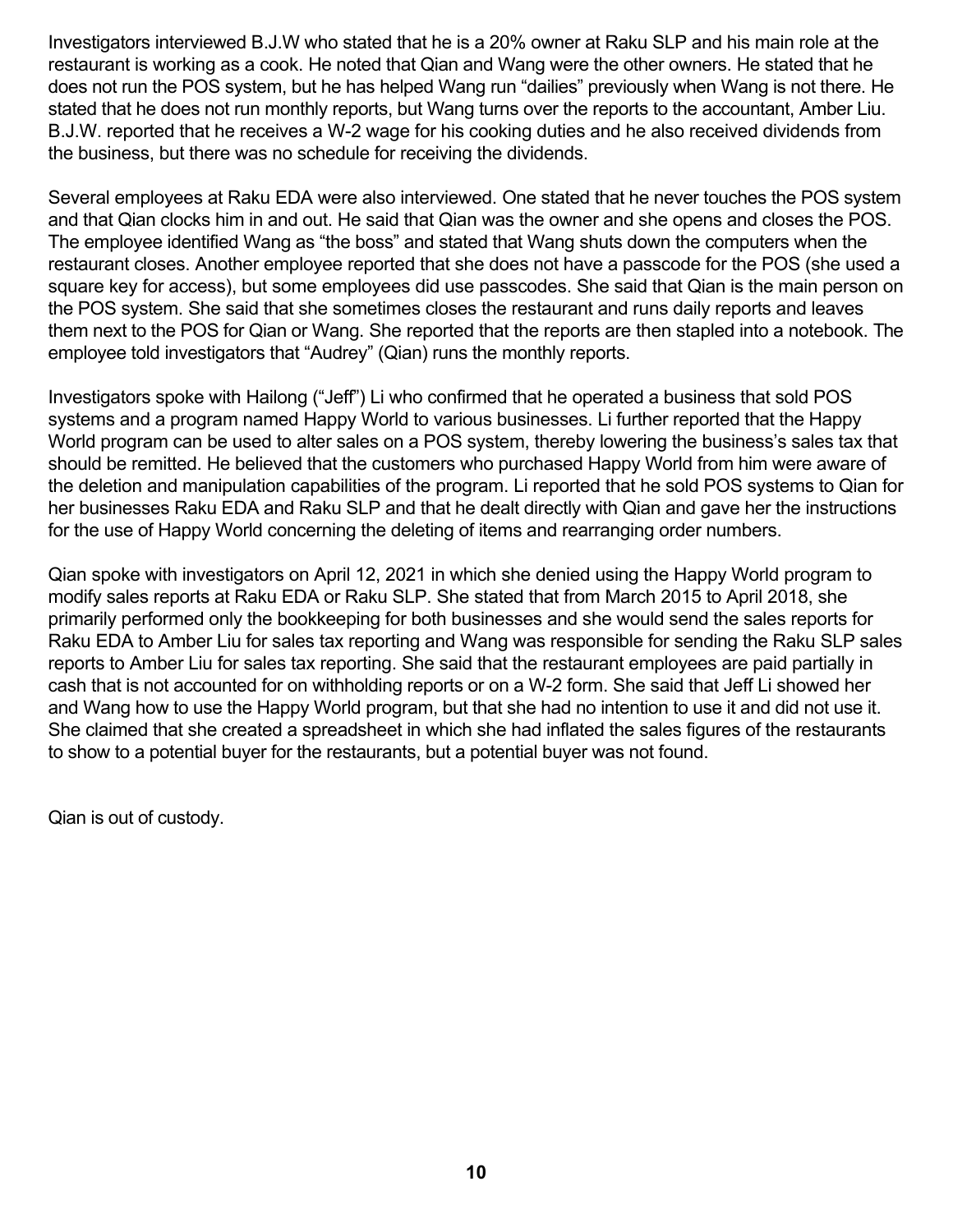#### **SIGNATURES AND APPROVALS**

Complainant requests that Defendant, subject to bail or conditions of release, be: (1) arrested or that other lawful steps be taken to obtain Defendant's appearance in court; or (2) detained, if already in custody, pending further proceedings; and that said Defendant otherwise be dealt with according to law.

Complainant declares under penalty of perjury that everything stated in this document is true and correct. Minn. Stat. § 358.116; Minn. R. Crim. P. 2.01, subds. 1, 2.

**Complainant** Gary Charboneau **Electronically Signed:** Revenue Special Investigator 600 Robert Street N St. Paul, MN 55146-6590 Badge: 12

05/05/2021 03:14 PM Ramsey County, Minnesota

05/05/2021 02:48 PM

Being authorized to prosecute the offenses charged, I approve this complaint.

**Prosecuting Attorney** Raina M. Urton **Electronically Signed:** Raina M. Urton 300 S 6th St Minneapolis, MN 55487 (612) 348-5550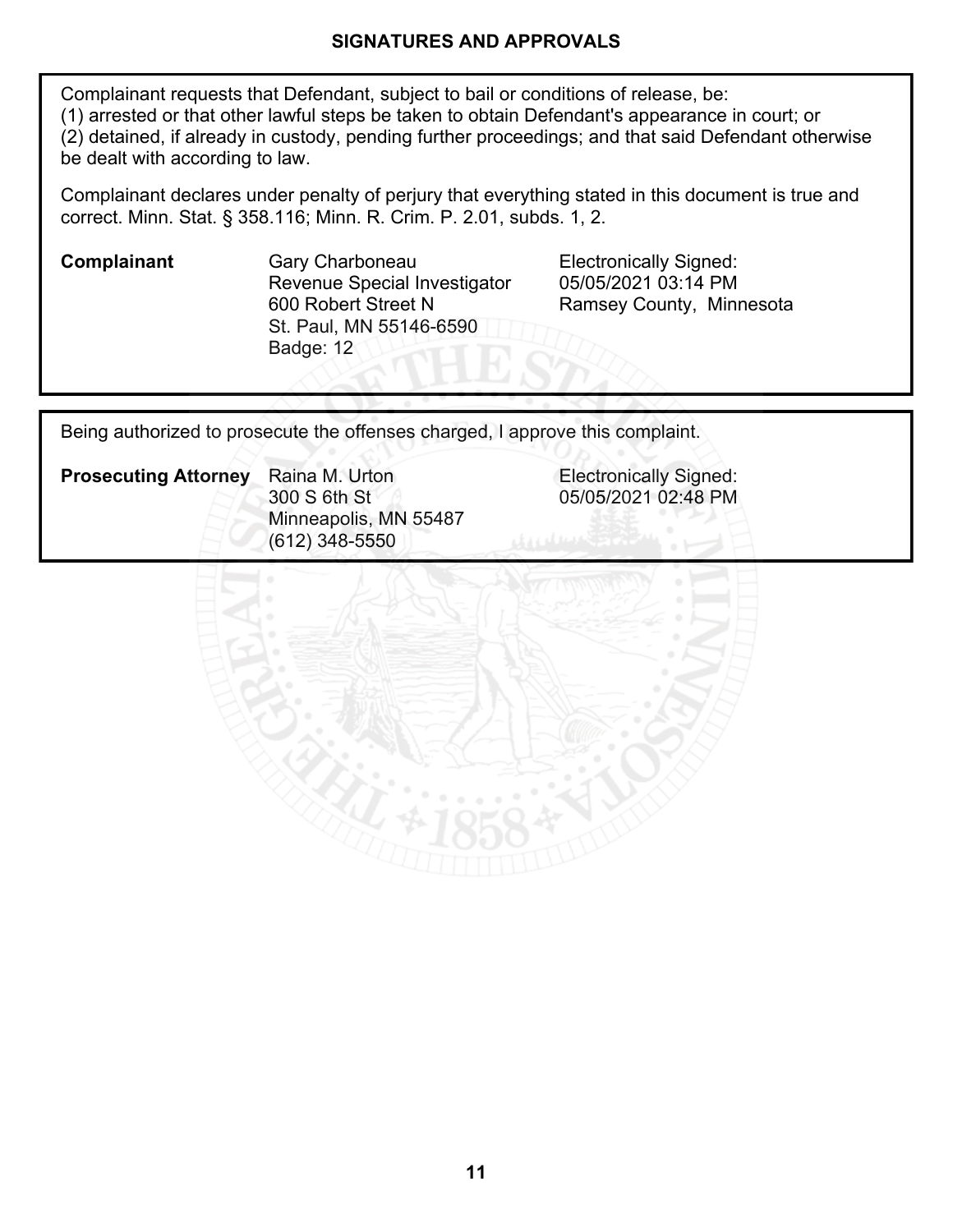#### **FINDING OF PROBABLE CAUSE**

From the above sworn facts, and any supporting affidavits or supplemental sworn testimony, I, the Issuing Officer, have determined that probable cause exists to support, subject to bail or conditions of release where applicable, Defendant's arrest or other lawful steps be taken to obtain Defendant's appearance in court, or Defendant's detention, if already in custody, pending further proceedings. Defendant is therefore charged with the above-stated offense(s).

| IF DEFENIDAN |  |  |
|--------------|--|--|

# **X SUMMONS**

THEREFORE YOU, THE DEFENDANT, ARE SUMMONED to appear as directed in the Notice of Hearing before the above-named court to answer this complaint.

IF YOU FAIL TO APPEAR in response to this SUMMONS, a WARRANT FOR YOUR ARREST shall be issued.



To the Sheriff of the above-named county; or other person authorized to execute this warrant: I order, in the name of the State of Minnesota, that the Defendant be apprehended and arrested without delay and brought promptly before the court (if in session), and if not, before a Judge or Judicial Officer of such court without unnecessary delay, and in any event not later than 36 hours after the arrest or as soon as such Judge or Judicial Officer is available to be dealt with according to law.

*Execute in MN Only Execute Nationwide Execute in Border States*



Since the Defendant is already in custody, I order, subject to bail or conditions of release, that the Defendant continue to be detained pending further proceedings.

Bail: \$0.00 Conditions of Release:

This complaint, duly subscribed and sworn to or signed under penalty of perjury, is issued by the undersigned Judicial Officer as of the following date: May 5, 2021.

**Judicial Officer** Luis Bartolomei

District Court Judge

Electronically Signed: 05/05/2021 04:12 PM

Sworn testimony has been given before the Judicial Officer by the following witnesses:

| <b>COUNTY OF HENNEPIN</b><br><b>STATE OF MINNESOTA</b>          |                                                                                                                                                                                                  |
|-----------------------------------------------------------------|--------------------------------------------------------------------------------------------------------------------------------------------------------------------------------------------------|
| <b>State of Minnesota</b><br>Plaintiff<br>VS.<br><b>Su Qian</b> | LAW ENFORCEMENT OFFICER RETURN OF SERVICE<br>I hereby Certify and Return that I have served a copy of this<br>Summons upon the Defendant herein named.<br>Signature of Authorized Service Agent: |
| Defendant                                                       |                                                                                                                                                                                                  |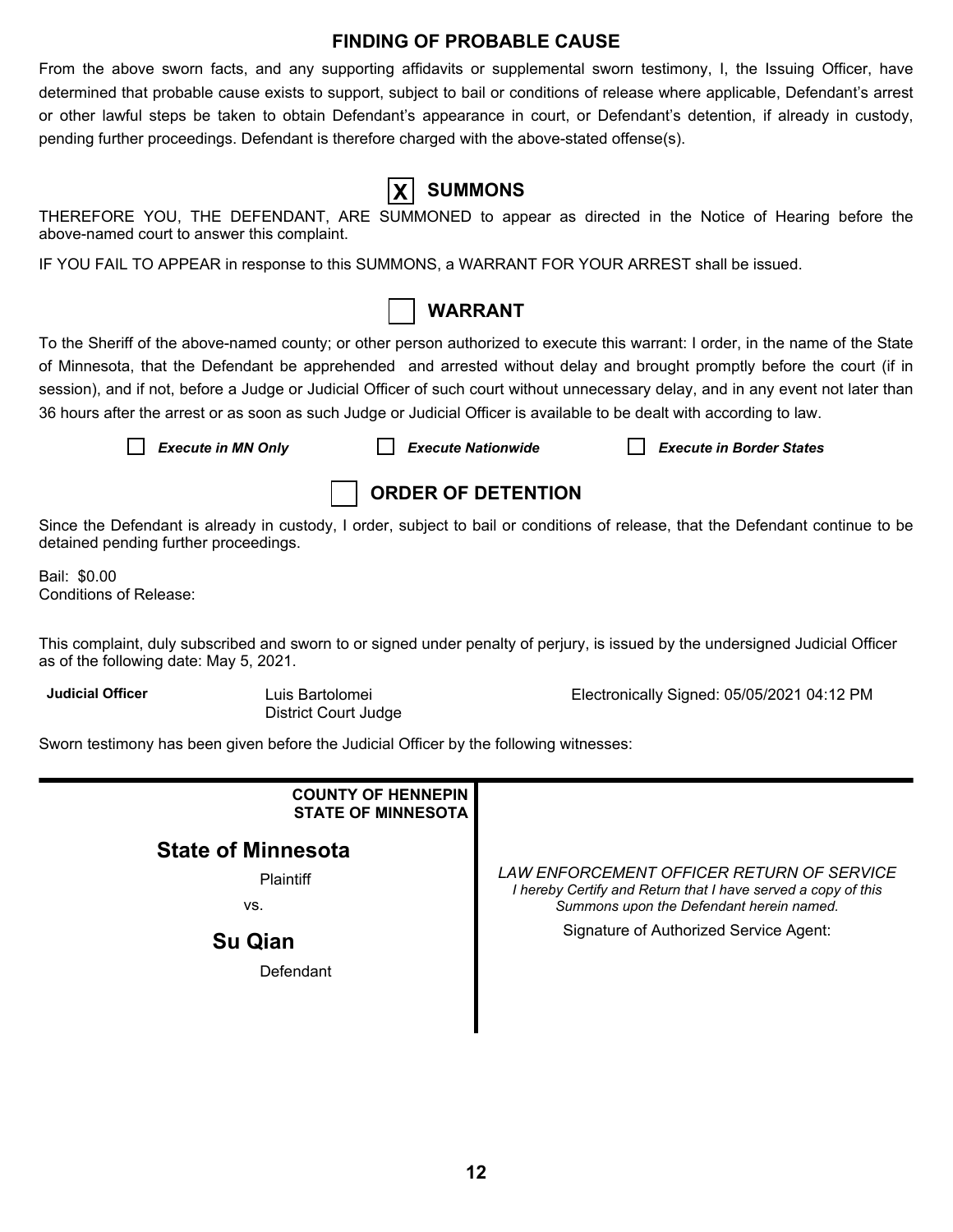# **DEFENDANT FACT SHEET**

| Name:                                            | Su Qian                                                                                                     |
|--------------------------------------------------|-------------------------------------------------------------------------------------------------------------|
| DOB:                                             | 04/13/1978                                                                                                  |
| <b>Address:</b>                                  | 6060 Comstock Lane N<br>Plymouth, MN 55446                                                                  |
| <b>Alias Names/DOB:</b>                          | Audrey Qian<br>DOB:                                                                                         |
| SID:                                             |                                                                                                             |
| Height:                                          |                                                                                                             |
| Weight:                                          |                                                                                                             |
| <b>Eye Color:</b>                                |                                                                                                             |
| <b>Hair Color:</b>                               |                                                                                                             |
| Gender:                                          | <b>FEMALE</b>                                                                                               |
| Race:                                            |                                                                                                             |
| <b>Fingerprints Required per Statute:</b>        | Yes                                                                                                         |
| Fingerprint match to Criminal History Record: No |                                                                                                             |
| Driver's License #:                              |                                                                                                             |
| SILS Person ID#:                                 | 707256                                                                                                      |
| <b>SILS Tracking No.</b>                         | 3157124                                                                                                     |
| <b>Case Scheduling Information:</b>              | Felony Person Crimes case from Complex Crimes team<br>Co-Defendants Xu Sheng Wang and Raku Sushi and Lounge |
| Alsabel Canasatustian.                           |                                                                                                             |

**Alcohol Concentration:**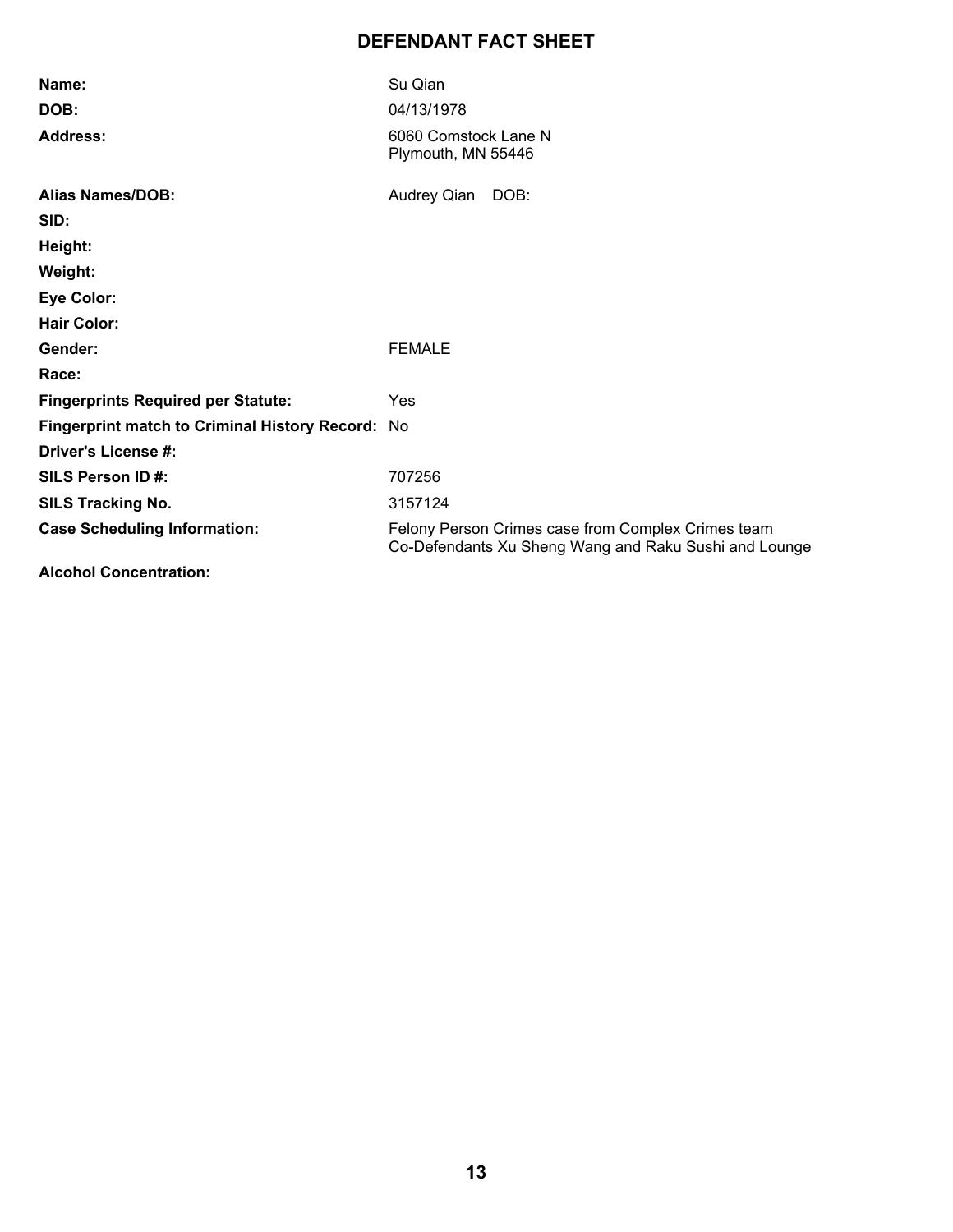# **STATUTE AND OFFENSE GRID**

| Cnt<br><b>Nbr</b> | <b>Statute</b><br><b>Type</b> | <b>Offense</b><br>Date(s) | <b>Statute Nbrs and Descriptions</b>                                         | <b>Offense</b><br>Level | <b>MOC</b> | <b>GOC</b> Controlling<br><b>Agencies</b> | Case<br><b>Numbers</b> |
|-------------------|-------------------------------|---------------------------|------------------------------------------------------------------------------|-------------------------|------------|-------------------------------------------|------------------------|
| 1                 | Charge                        | 4/20/2016                 | 289A.63.2(b)<br>Taxes-false or fraudulent<br>returns-preparation-aid, advise | Felony                  | Y1510      | MN062025Y                                 | 18000020               |
|                   | Penalty                       | 4/20/2016                 | 609.03.1<br>Punishment When Not Otherwise<br>Fixed-Felony                    | Felony                  | Y1510      | MN062025Y                                 | 18000020               |
| 2                 | Charge                        | 5/20/2016                 | 289A.63.2(b)<br>Taxes-false or fraudulent<br>returns-preparation-aid, advise | Felony                  | Y1510      | MN062025Y                                 | 18000020               |
|                   | Penalty                       | 5/20/2016                 | 609.03.1<br><b>Punishment When Not Otherwise</b><br>Fixed-Felony             | Felony                  | Y1510      | MN062025Y                                 | 18000020               |
| 3                 | Charge                        | 6/20/2016                 | 289A.63.2(b)<br>Taxes-false or fraudulent<br>returns-preparation-aid, advise | Felony                  | Y1510      | MN062025Y                                 | 18000020               |
|                   | Penalty                       | 6/20/2016                 | 609.03.1<br>Punishment When Not Otherwise<br>Fixed-Felony                    | Felony                  | Y1510      | MN062025Y                                 | 18000020               |
| 4                 | Charge                        | 7/20/2016                 | 289A.63.2(b)<br>Taxes-false or fraudulent<br>returns-preparation-aid, advise | Felony                  | Y1510      | MN062025Y                                 | 18000020               |
|                   | Penalty                       | 7/20/2016                 | 609.03.1<br>Punishment When Not Otherwise<br>Fixed-Felony                    | Felony                  | Y1510      | MN062025Y                                 | 18000020               |
| 5                 | Charge                        | 8/17/2016                 | 289A.63.2(b)<br>Taxes-false or fraudulent<br>returns-preparation-aid, advise | Felony                  | Y1510      | MN062025Y                                 | 18000020               |
|                   | Penalty                       | 8/17/2016                 | 609.03.1<br>Punishment When Not Otherwise<br>Fixed-Felony                    | Felony                  | Y1510      | MN062025Y                                 | 18000020               |
| 6                 | Charge                        | 9/16/2016                 | 289A.63.2(b)<br>Taxes-false or fraudulent<br>returns-preparation-aid, advise | Felony                  | Y1510      | MN062025Y                                 | 18000020               |
|                   | Penalty                       | 9/16/2016                 | 609.03.1<br>Punishment When Not Otherwise<br>Fixed-Felony                    | Felony                  | Y1510      | MN062025Y                                 | 18000020               |
| 7                 | Charge                        | 10/17/2016                | 289A.63.2(b)<br>Taxes-false or fraudulent<br>returns-preparation-aid, advise | Felony                  | Y1510      | MN062025Y                                 | 18000020               |
|                   | Penalty                       | 10/17/2016                | 609.03.1<br><b>Punishment When Not Otherwise</b><br>Fixed-Felony             | Felony                  | Y1510      | MN062025Y                                 | 18000020               |
| 8                 | Charge                        | 11/21/2016                | 289A.63.2(b)<br>Taxes-false or fraudulent<br>returns-preparation-aid, advise | Felony                  | Y1510      | MN062025Y                                 | 18000020               |
|                   | Penalty                       | 11/21/2016                | 609.03.1<br><b>Punishment When Not Otherwise</b><br>Fixed-Felony             | Felony                  | Y1510      | MN062025Y                                 | 18000020               |
| 9                 | Charge                        | 12/19/2016                | 289A.63.2(b)<br>Taxes-false or fraudulent<br>returns-preparation-aid, advise | Felony                  | Y1510      | MN062025Y                                 | 18000020               |
|                   | Penalty                       | 12/19/2016                | 609.03.1<br>Punishment When Not Otherwise<br>Fixed-Felony                    | Felony                  | Y1510      | MN062025Y                                 | 18000020               |
| 10                | Charge                        | 1/20/2017                 | 289A.63.2(b)<br>Taxes-false or fraudulent<br>returns-preparation-aid, advise | Felony                  | Y1510      | MN062025Y                                 | 18000020               |
|                   | Penalty                       | 1/20/2017                 | 609.03.1                                                                     | Felony<br>14            | Y1510      | MN062025Y                                 | 18000020               |